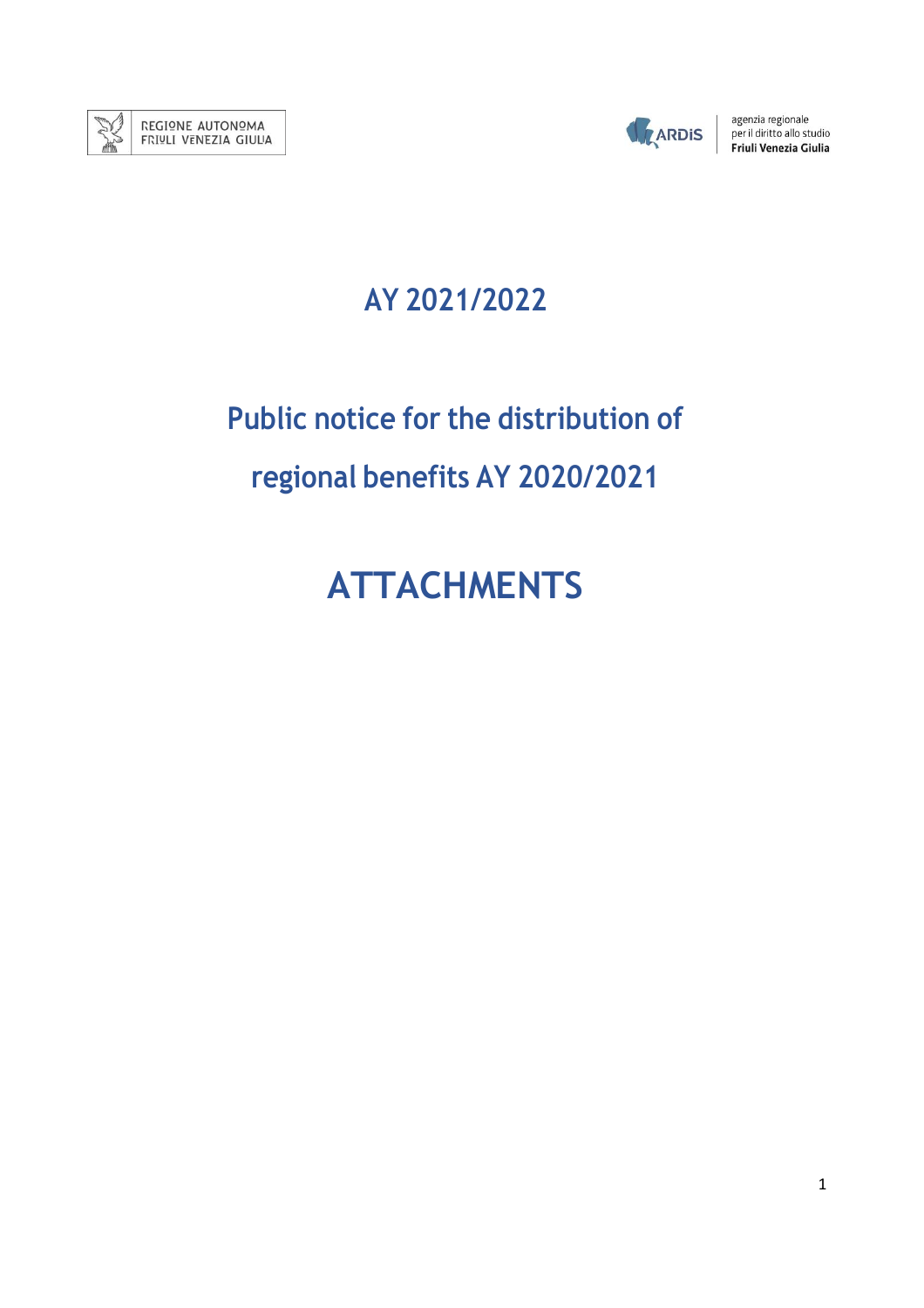## **Annex 1 - Status of students on site, commuting and offsite**

The following lists determine the status of students: on-site, commuter or off-site.

## **Students enrolled in courses based in Trieste**

#### **ON-SITE:**

Residents of Trieste, Muggia, San Dorligo della Valle, Monrupino, Sgonico and Duino-Aurisina

#### **COMMUTERS:**

Residents of Monfalcone, Staranzano, Ronchi dei Legionari, Doberdò del Lago, Gradisca d'lsonzo, Sagrado, Fogliano, Redipuglia, San Pier d'Isonzo, Turriaco, Cervignano, San Canzian d'Isonzo and, beyond national borders, the following municipalities: Capodistria, Erpelle-Cosina, Divaccia, Isola, Pirano, Postumia, San Pietro del Carso, Sezana, Vipacco and the following localities: Koseze and Podgrad of the Municipality of Villa del Nevoso.

Residents in all municipalities considered to be off-site who do not take up accommodation near the university by using, for consideration, public residential structures or other accommodations of private individuals or entities.

#### **OFF-SITE:**

Residents in all other municipalities that take accommodation near the university by using, for consideration, public residential structures or other private or corporate housing for a period of not less than 10 months.

## **Students enrolled in courses based in Udine**

#### **ON-SITE:**

Residents of Campoformido, Martignacco, Pagnacco, Pasian di Prato, Pavia di Udine, Povoletto, Pozzuolo del Friuli, Pradamano, Reana del Rojale, Remanzacco, Tavagnacco, Udine.

#### **COMMUTERS:**

Residents of Aiello, Artegna, Attimis, Bagnaria Arsa, Basiliano, Bertiolo, Bicinicco, Buia, Buttrio, Capriva del Friuli, Casarsa della Delizia, Cassacco, Castions di Strada, Cervignano, Chiopris Viscone, Cividale del Friuli, Codroipo, Colloredo di Montealbano, Cormons, Coseano, Vodnjan, Faedis, Fagagna, Flaibano, Gemona del Friuli, Gonars, Gorizia, Lestizza, Magnano in Riviera, Majano, Manzano, Mereto di Tomba, Moimacco, Mortegliano, Moruzzo, Mossa, Nimis, Osoppo, Palmanova, Porpetto, Premariacco, Rive d'Arcano, San Daniele del Friuli, San Giorgio di Nogaro, San Giovanni al Natisone, Santa Maria La Longa,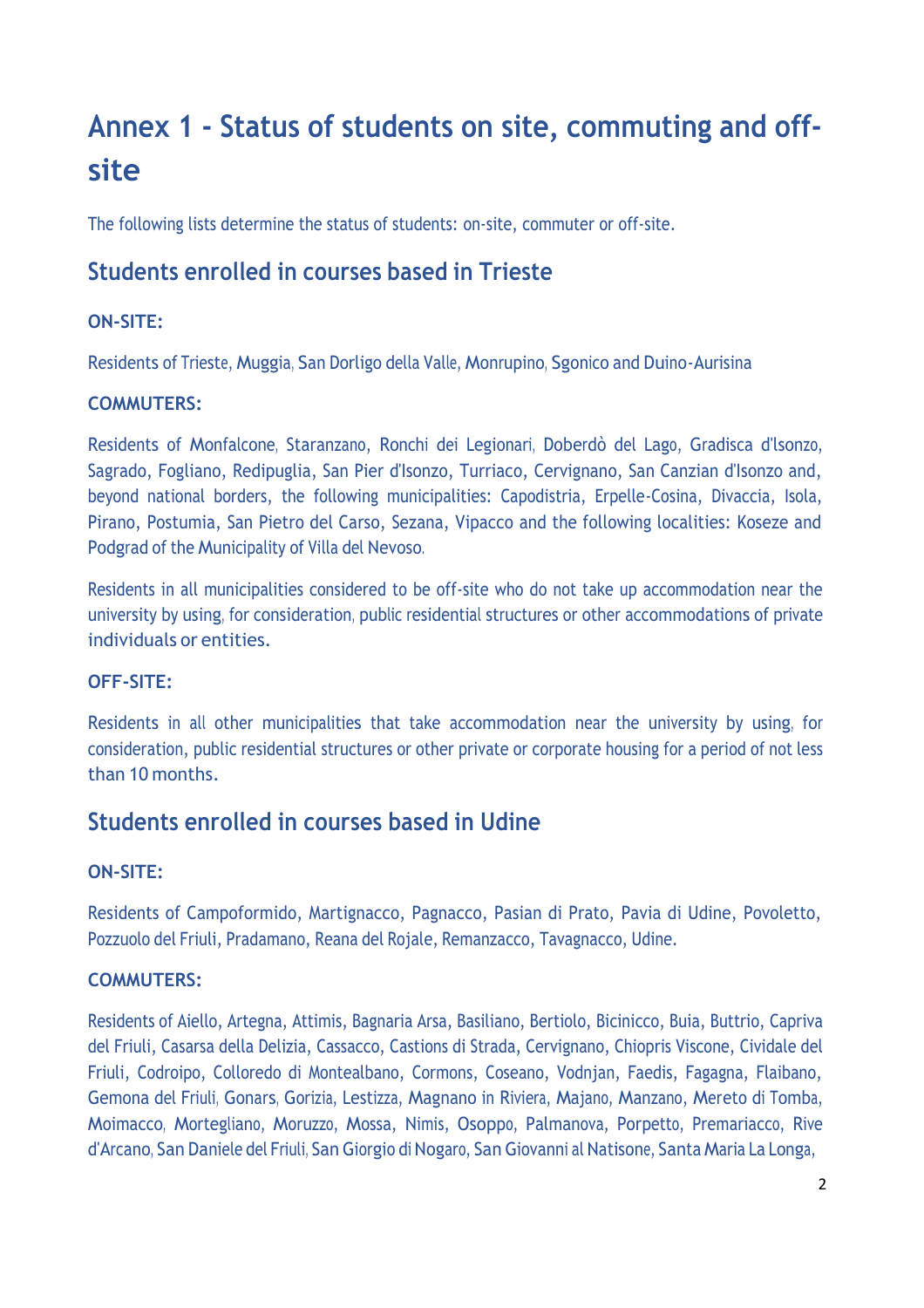San Vito al Torre, San Vito di Fagagna, Sedegliano, Talmassons, Tarcento, Torreano, Torviscosa, Treppo Grande, Tricesimo, Trivignano Udinese, Visco.

Residents in all municipalities considered to be off-site who do not take up accommodation near the university by using, for consideration, public residential structures or other accommodations of private individuals or entities.

#### **OFF-SITE:**

Residents in all other municipalities that take accommodation near the university by using, for consideration, public residential structures or other private or corporate housing for a period of not less than 10 months.

## **Students enrolled in courses based in Gorizia**

#### **ON-SITE:**

Residents to Farra d'Isonzo, Gorizia, Move, San Floriano of the Collio, Savogna d'Isonzo is, out come on borders national, Nova Gorica.

#### **COMMUTERS:**

Residents of Buttrio, Capriva del Friuli, Cormons, Doberdò del Lago, Duino-Aurisina, Fogliano Redipuglia, Gradisca d'Isonzo, Manzano, Mariano del Friuli, Medea, Monfalcone, Moraro, Romans d'Isonzo, Ronchi dei Legionari, Sagrado, San Canzian d'Isonzo, San Giovanni al Natisone, San Lorenzo Isontino, San Pier d'Isonzo, Staranzano, Turriaco, Udine, Villesse.

Residents in all municipalities considered to be off-site who do not take up accommodation near the university by using, for consideration, public residential structures or other accommodations of private individuals or entities.

#### **OFF-SITE:**

Residents in all other municipalities that take accommodation near the university by using, for consideration, public residential structures or other private or corporate housing for a period of not less than 10 months.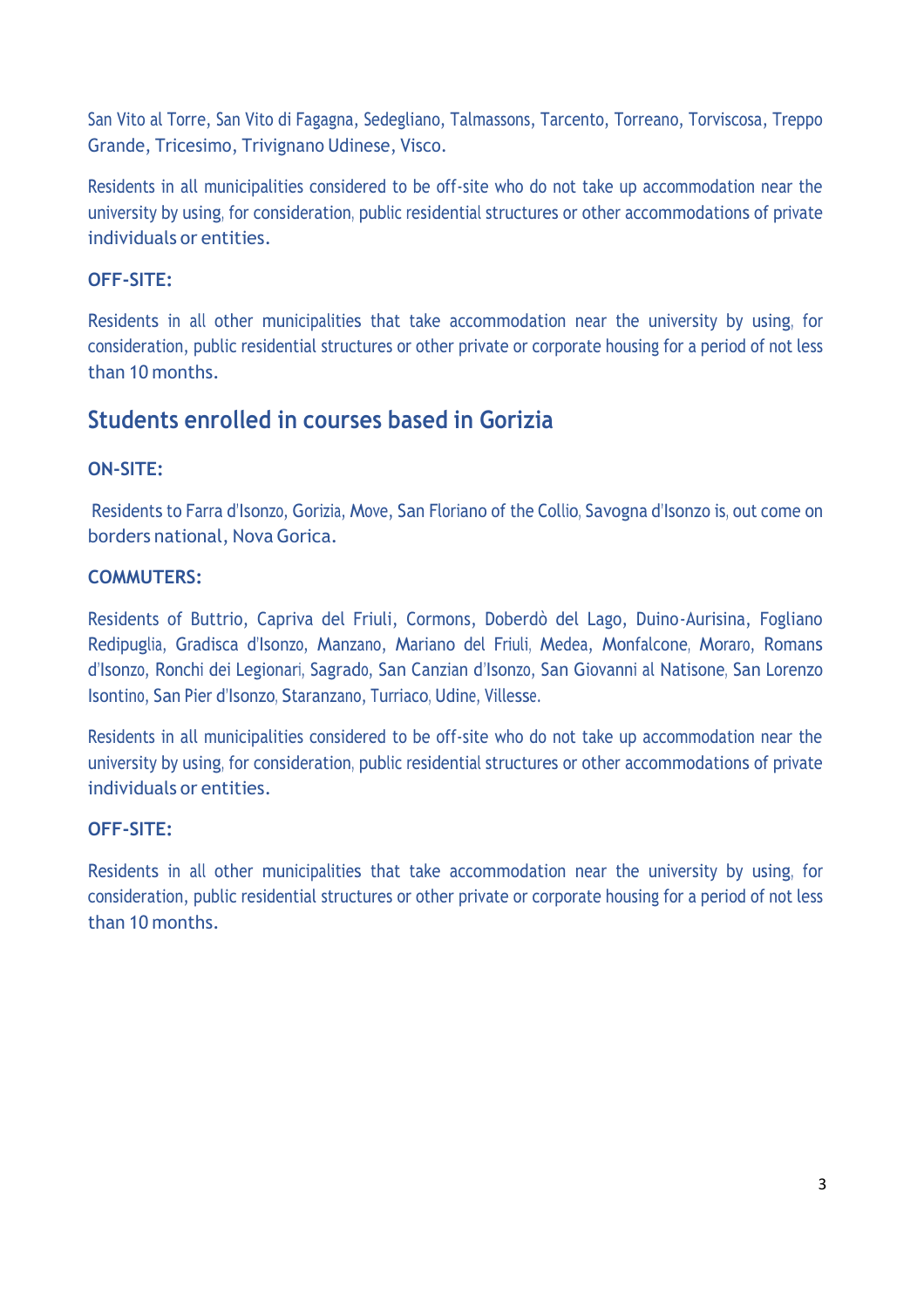### **Students enrolled in courses based in Pordenone**

#### **ON-SITE:**

Residents in Azzano Decimo, Cordenons, Fiume Veneto, Fontanafredda, Pasiano di Pordenone, Porcia, Pordenone, Prata di Pordenone, Roveredo in Piano, San Quirino, Zoppola.

#### **COMMUTERS:**

Residents of Arba, Arzene, Aviano, Brugnera, Budoia, Caneva, Casarsa della Delizia, Chions, Codroipo, Conegliano, Cordovado, Godega di Sant'Urbano, Maniago, Montereale Valcellina, Orsago, Polcenigo, Pravisdomini, Sacile, San Giorgio della Richinvelda, San Martino al Tagliamento, San Vito al Tagliamento, Sequals, Sesto al Reghena, Spilimbergo, Susegana, Vajont, Valvasone, Vivaro.

Residents in all municipalities considered to be off-site who do not take up accommodation near the university by using, for consideration, public residential structures or other accommodations of private individuals or entities.

#### **OFF-SITE:**

Residents in all other municipalities that take accommodation near the university by using, for consideration, public residential structures or other private or corporate housing for a period of not less than 10 months.

## **Students enrolled in courses based in Gemona del Friuli**

#### **ON-SITE:**

Residents of Artegna, Bordano, Buia, Gemona del Friuli, Magnano in Riviera, Montenars, Osoppo, Trasaghis and Venzone.

#### **COMMUTERS:**

Residents of Amaro, Attimis, Cassacco, Cavazzo, Carnico, Chiusaforte, Colloredo di Monte Albano, Coseano, Dignano, Faedis, Fagagna, Forgaria nel Friuli, Lusevera, Moggio Udinese, Nimis, Ragogna, Reana del Rojale, Resia, Resiutta, Rive d 'Arcano, San Daniele del Friuli, San Vito di Fagagna, Tarcento, Tavagnacco, Tolmezzo, Treppo Grande, Tricesimo, Udine, Verzegnis.

Residents in all municipalities considered to be off-site who do not take up accommodation near the university by using, for consideration, public residential structures or other accommodations of private individuals or entities.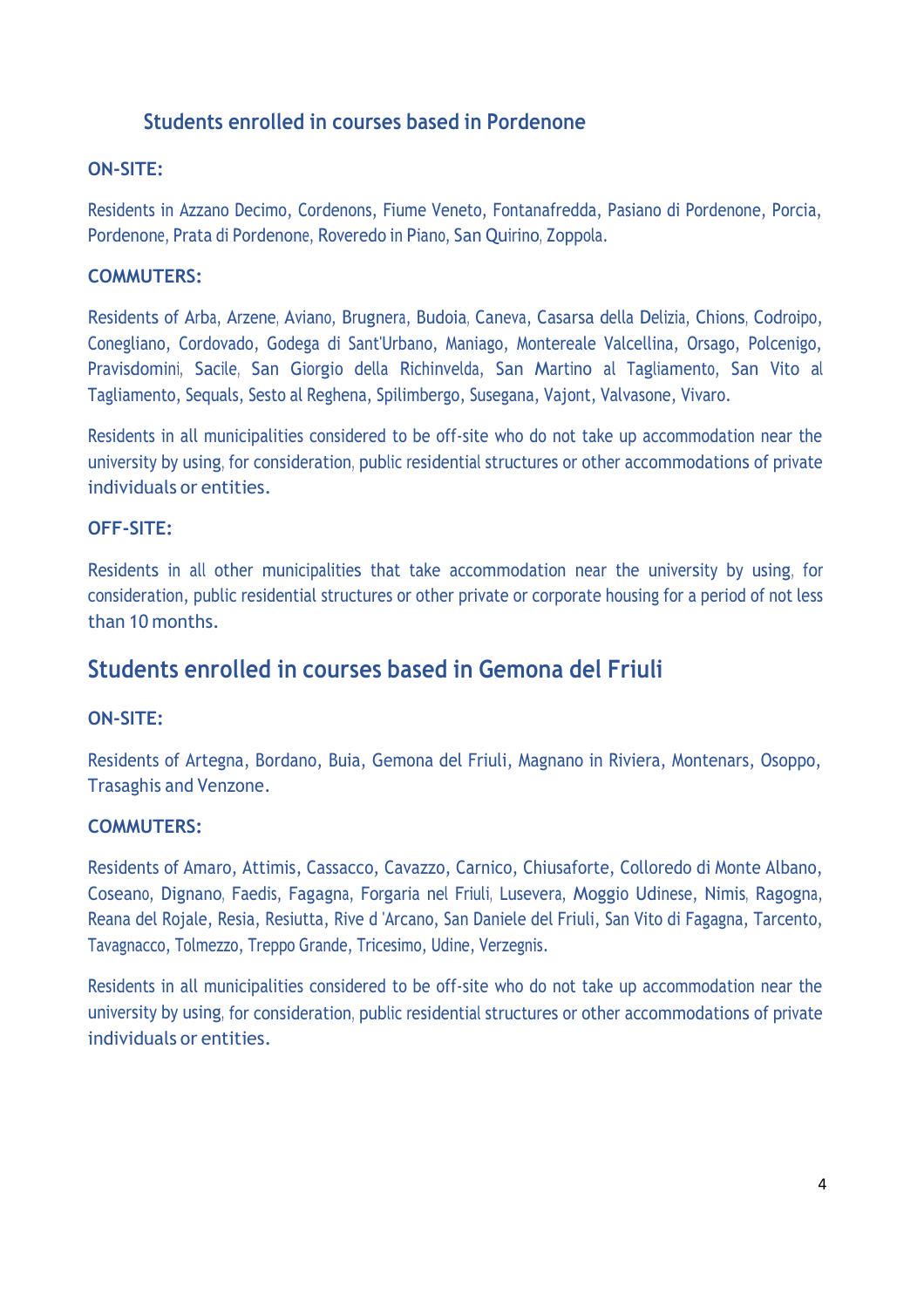#### **OFF-SITE:**

Residents in all other municipalities that take accommodation near the university by using, for consideration, public residential structures or other private or corporate housing for a period of not less than 10 months.

## **Students enrolled in courses based in Portogruaro**

#### **ON-SITE:**

Residents in Portogruaro, Cinto Cao Maggiore, Gruaro, Teglio Veneto, Pramaggiore, Annone Veneto, Fossalta di Portogruaro, San Michele al Tagliamento, San Stino di Livenza, Concordia Sagittaria, Caorle.

#### **COMMUTERS:**

Residents of Eraclea, Torre di Mosto, Ceggia, Salgareda, Ponte di Piave, Cessalto, Chiarano, Oderzo, Motta di Livenza, Mansuè, Ormelle, Meduna di Livenza, Pravisdomini, Chions, Sesto al Reghena, Cordovado, Morsano al Tagliamento, Varmo, Latisana, Lignano, Palazzolo dello Stella, Precenicco, Teor.

Residents in all municipalities considered to be off-site who do not take up accommodation near the university by using, for consideration, public residential structures or other accommodations of private individuals or entities.

#### **OFF-SITE:**

Residents in all other municipalities that take accommodation near the university by using, for consideration, public residential structures or other private or corporate housing for a period of not less than 10 months.

## **Students enrolled in courses based in Conegliano**

#### **ON-SITE:**

Residents of Codogne, Colle Umberto, Godega di Sant'Urbano, Mareno di Piave, Orsago, San Fior, San Pietro di Feletto, San Vendemiano, Santa Lucia di Piave, Susegana, Tarzo, Vazzola and Vittorio Veneto.

#### **COMMUTERS:**

Residents of Arcade, Caneva, Cimadolmo, Cordignano, Fontanelle, Fregona, Gaiarine, Giavera del Montello, Nervesa della Battaglia, Ormelle, Pieve di Soligo, Povegliano, Refrontolo, Revine Lago, San Polo di Piave, Sarmede, Sernaglia della Battaglia, Spresiano.

Residents in all municipalities considered to be off-site who do not take up accommodation near the university by using, for consideration, public residential structures or other accommodations of private individuals or entities.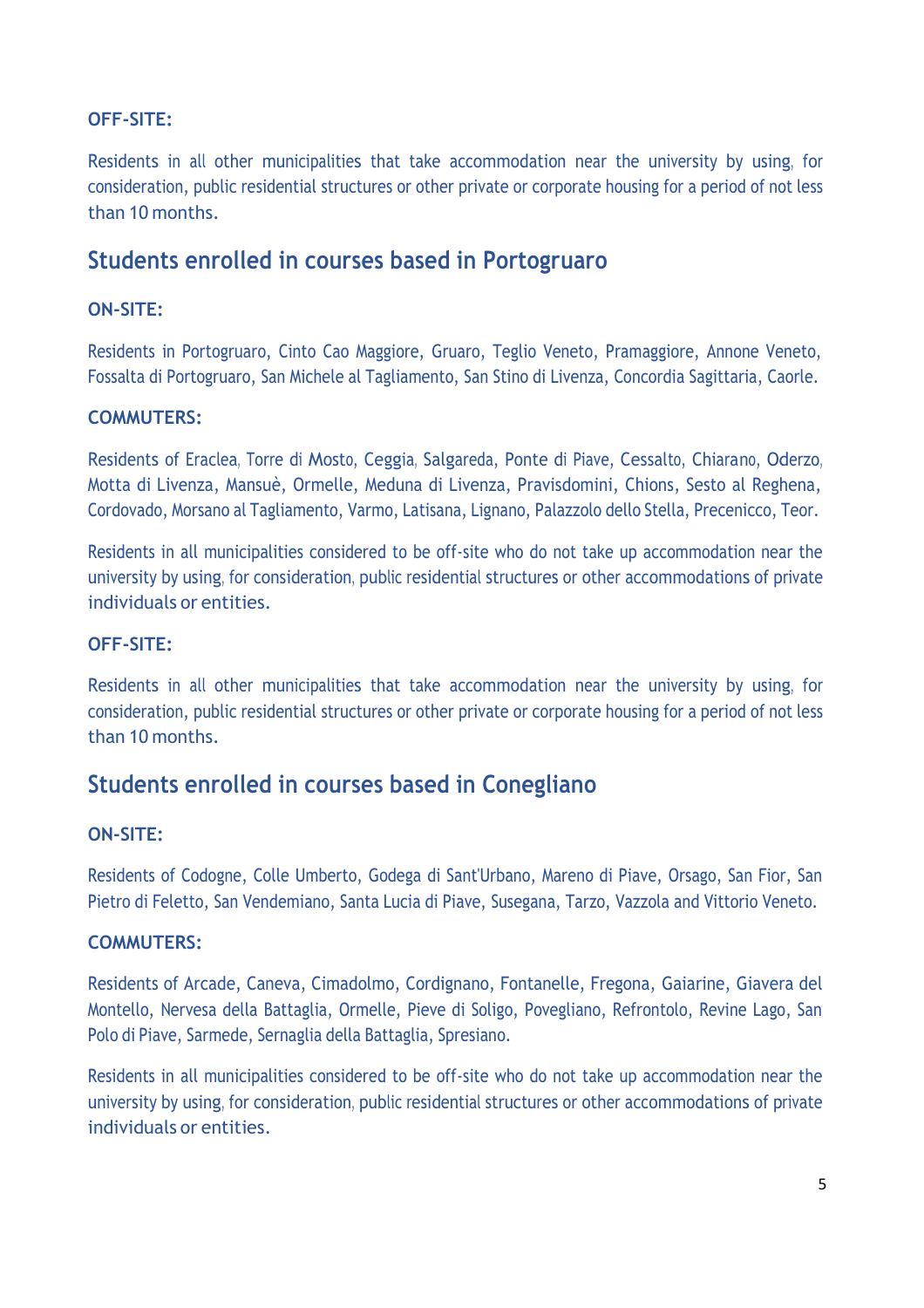#### **OFF-SITE:**

Residents in all other municipalities that take accommodation near the university by using, for consideration, public residential structures or other private or corporate housing for a period of not less than 10 months.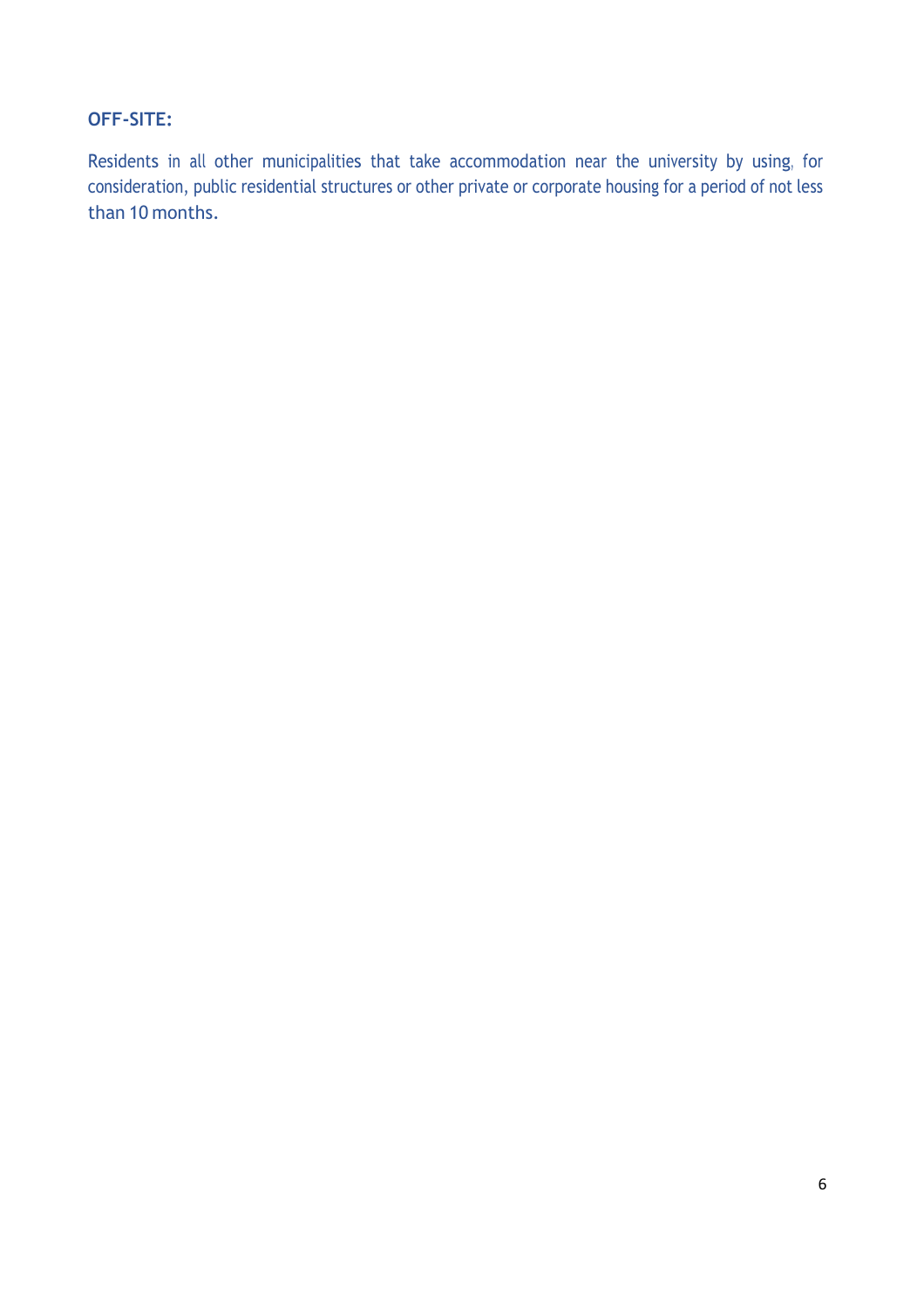## **Annex 2 - List of developing countries following the Ministerial Decree 6 May 2020 n. 62**

Afghanistan Solomon Islands Angola Somalia Bangladesh South Sudan Benin Sudan Sudan Sudan Sudan Sudan Sudan Sudan Sudan Sudan Sudan Sudan Sudan Sudan Sudan Sudan Sudan Sudan Su Bhutan Tanzania Burkina Faso Timor-Leste Burundi Togo Cambodia Tuvalu **Central African Republic Central African Republic Central African Republic Central African Contral Contral African Contral Contral Contral Contral Contral Contra** Chad Vanuatu Comoros Yemen Congo Democratic Republic **Congo Democratic Republic** Zambia Djibouti Zimbabwe Eritrea Ethiopia Gambia Guinea Guinea-Bissau Haiti Kiribati North Korea Dep. Lao People's Democratic Republic Lesotho Liberia Madagascar Malawi Mali Mauritania Mozambique Burma Nepal Niger Rwanda Sao Tome & Principe **Senegal** Sierra Leone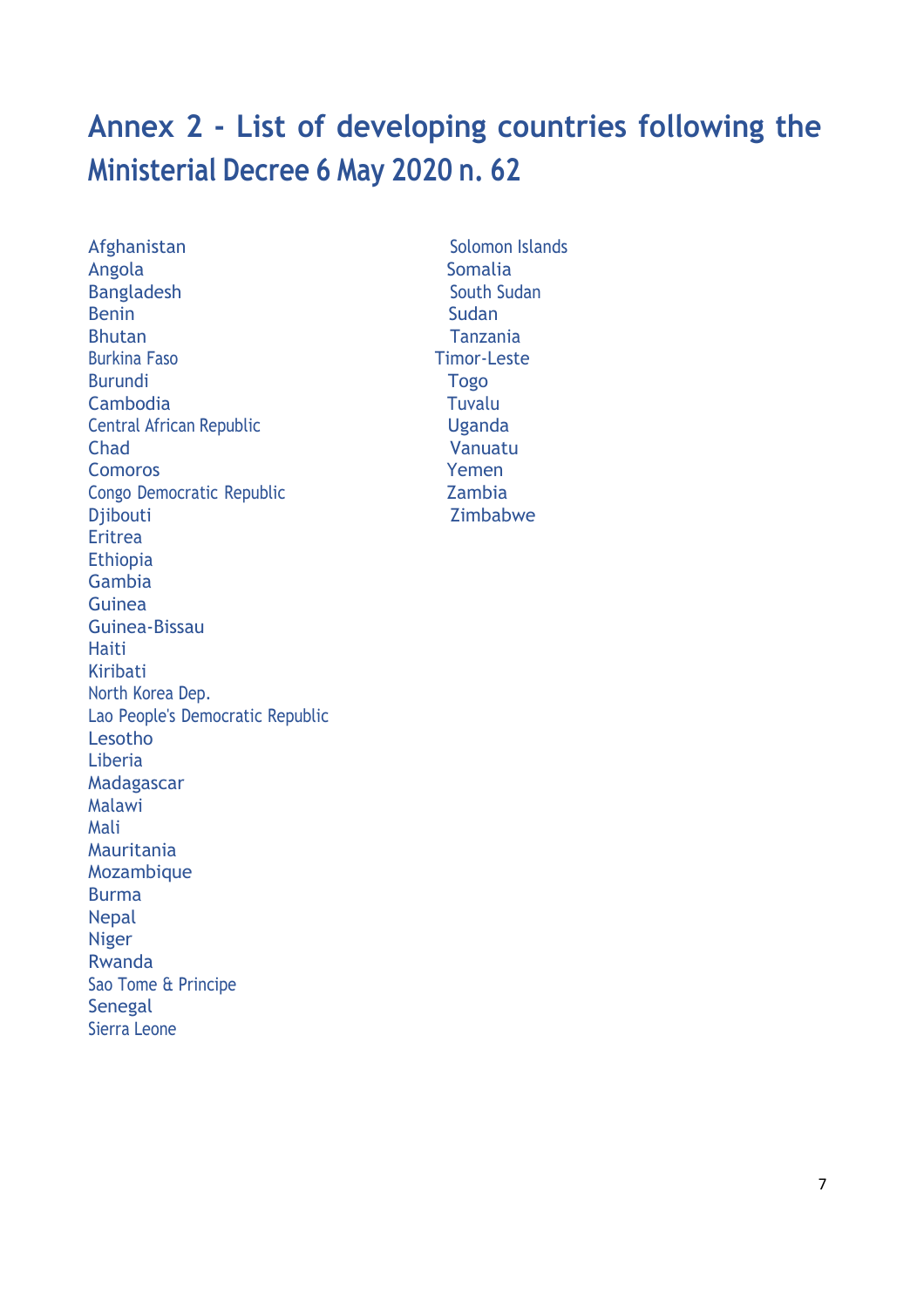## **INFORMATION ON THE PROCESSING OF PERSONAL DATA**

*pursuant to art. 13 and 14 of EU Regulation 2016/679*

Pursuant to articles 13 and 14 of **Regulation (EU) 2016/679** (*General Data Protection Regulation or GDPR - General Data Protection Regulation),* hereinafter *"Regulation"*, the following information is provided to the interested party.

- 1. The owner of the processing of personal data is ARDIS in the person of the General Director , based in Trieste, Salita Monte Valerio, 3, tel. 0403595326/328 e.ma[ildirezione@ardis.fvg.it](mailto:direzione@ardis.fvg.it) PEC [ardiss@certregione.fvg.it](mailto:ardiss@certregione.fvg.it)
- 2. The Data Protection Officer is dr. Mauro Vigini, Piazza Unità d'Italia, 1 Trieste, tel. 040 3773707 e.mail direzione@ardis.fvg.it
- 3. The personal data collected will be processed, stored and archived for operational, administrative-accounting and / or other purposes related to the management of the institutional activities of ARDISS, as well as for the obligations related to legal obligations and for the purposes of the administrative procedure related to this declaration of notarial deed and, in any case, in compliance with the provisions of art. 6, paragraph 3, of the Regulations and by *art.2-ter* of Legislative Decree 196/2003 (*Code regarding the protection of personal data*), as amended by legislative decree 10 August 2018, n. 101.

The treatment will also concern personal data acquired, if necessary, from third parties, pursuant to paragraph 1 of art. 71 of Presidential Decree 445/2000, for the purpose of checking the veracity of this substitute declaration of deed of notoriety.

- 4. Personal data will be processed for the duration necessary for the administrative activity related to this substitute declaration, consistent with the obligations related to legal obligations. The relative retention of personal data will take place in compliance with the regulations regarding the discarding of archival documents of public administrations.
- 5. Personal data may be disclosed only in cases where this is foreseen as part of the administrative procedure related to this substitute declaration (e.g. publication of rankings in the case of procedures aimed at identifying those entitled to a specific benefit), and in any case where required by law or regulation.
- 6. The transfer of personal data to recipients in non-EU states or to international organizations is not envisaged.
- 7. In relation to the processing of such data, the User has the right to obtain: Regulation (EU) 2016/679 grants the following rights to the interested parties:
	- a) right of access (art.15 of Regulation (EU) 2016/679), or to obtain in particular confirmation of the existence of personal da ta, an indication of the origin and categories of personal data, of the purpose and of the methods of their treatment, the logic applied in case of treatment carried out with the aid of electronic tools, the identification details of the Data Controller, of the Data Processor and of the subjects or categories of subjects to whom the data the retention period, rectification, cancellation or limitation of the processing of personal data have been or may be communicated, the right to object to their processing, the right to lodge a complaint with the Guarantor Authority for the protection of personal data;
	- b) right of rectification (art.16 of Regulation (EU) 2016/679);
	- c) right to erasure (art.17 of Regulation (EU) 2016/679);
	- d) right to limitation of treatment (art.18 of Regulation (EU) 2016/679);
	- e) Data portability (Article 20, Regulation (EU) 2016/679);
	- f) right of opposition (art.21 of Regulation (EU) 2016/679);

g) right not to be subjected to a decision based solely on automated processing, including profiling, which produces legal effects concerning them or which significantly affects their people in a similar way (art.22 of Regulation (EU) 2016/679).

8. Right to complain

In the event that they believe that the processing of personal data referred to them is carried out in violation of the provisions of EU Regulation 679/2016, they have the right to lodge a complaint with the Guarantor, as required by art. 77 of EU Regulation 679/2016 itself, or to take appropriate judicial offices pursuant to art. 79 of EU Regulation 679/2016.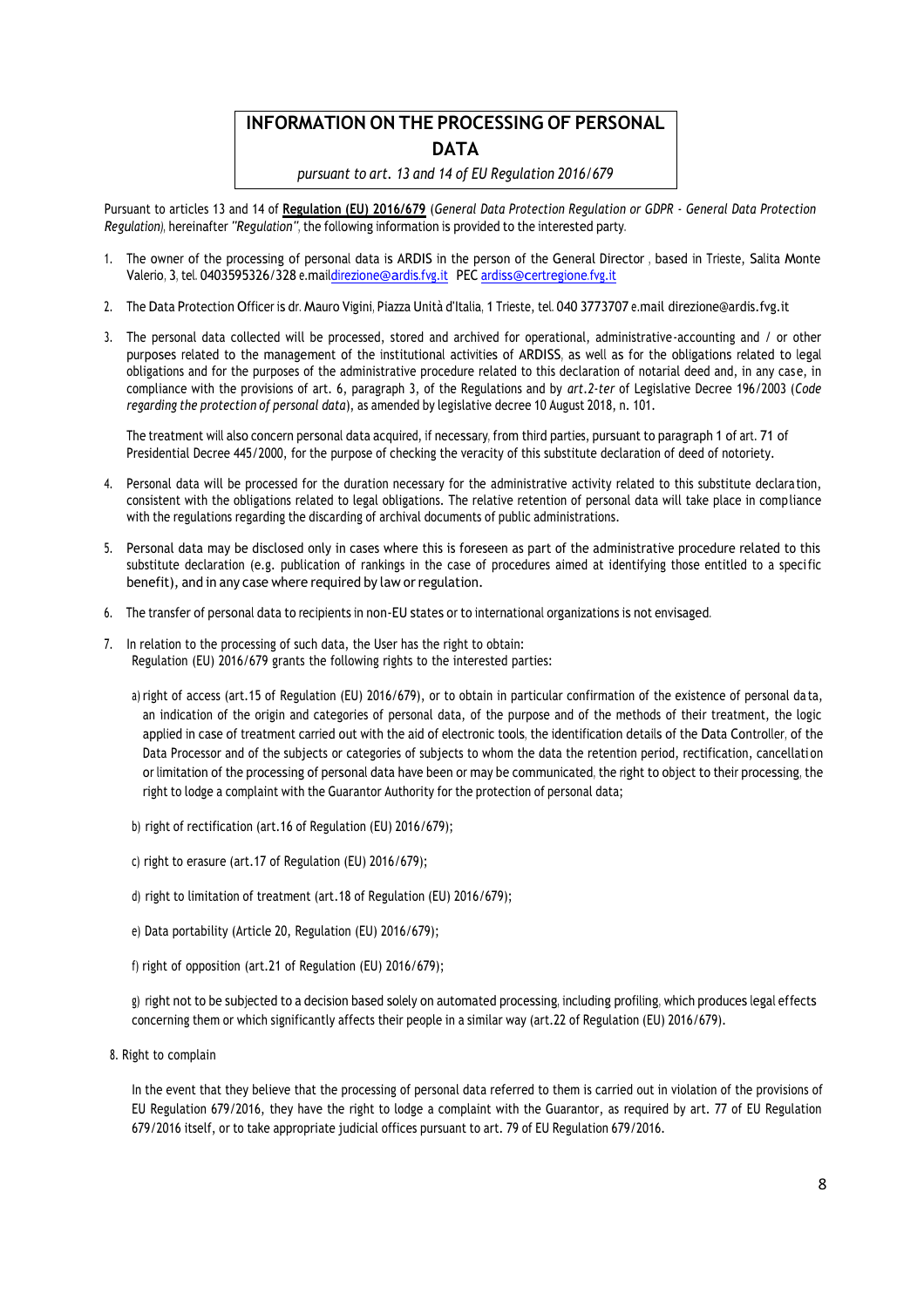Administrative procedure manager:

Dr. Patrizia Pavatti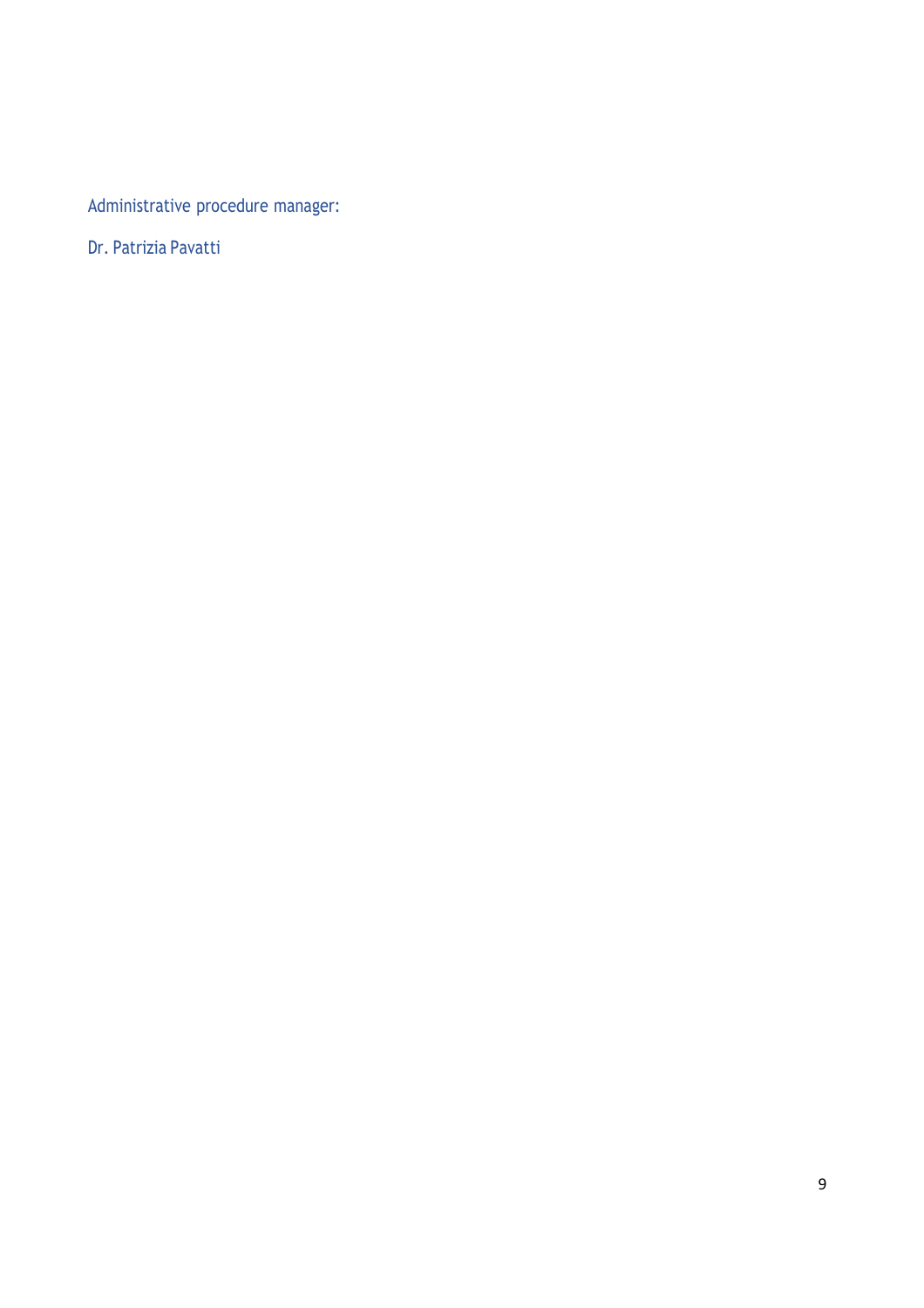## **Contacts - Trieste office**

## **Infromation Desk**

Salita Monte Valerio 3, 34127 Trieste

**[info.trieste@ardiss.fvg.it](mailto:info.trieste@ardiss.fvg.it)**

Tel: 040 3595205 Fax: 040 3595352

**Telephone desk hours:** Monday to Friday from 09:30-12:00

### **Other useful contacts**

| <b>Service</b>                                                                                          |                                      | <b>Telephone number</b> |
|---------------------------------------------------------------------------------------------------------|--------------------------------------|-------------------------|
| Scholarship<br>Housing contributions<br>Contributions for international mobility<br>Regional tax refund | info.trieste@ardiss.fvg.it           | 040 3595205             |
| Accommodation places in the Trieste<br>and Gorizia university areas                                     | alloggi.trieste@ardiss.fvg.it        | 040 3595302/213         |
| Catering service and canteen cards                                                                      | ristorazione.trieste@ardiss.fvg.it   | 040 3595357/207         |
| <b>IT technical assistance</b>                                                                          | assistenza.informatica@ardiss.fvg.it |                         |